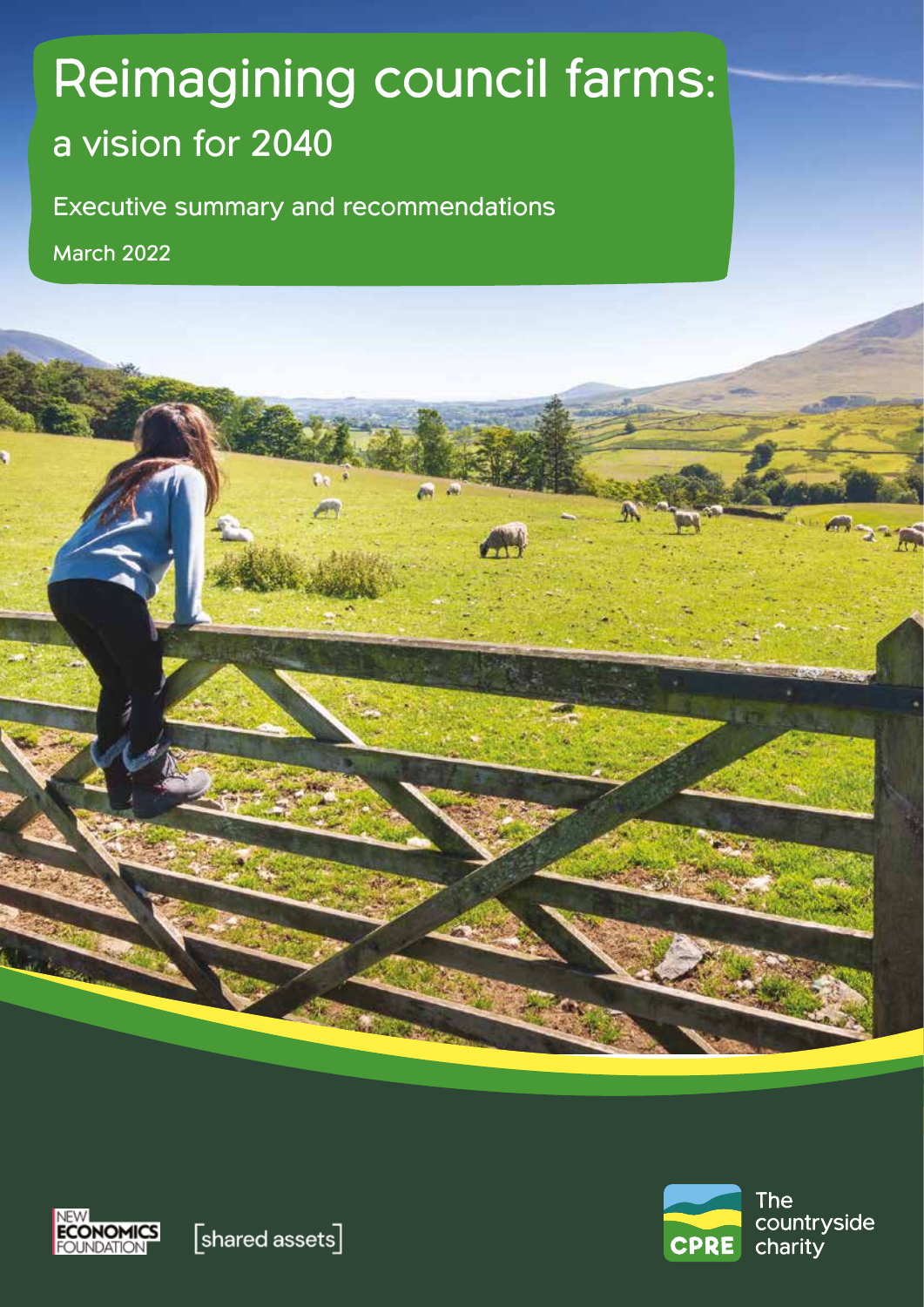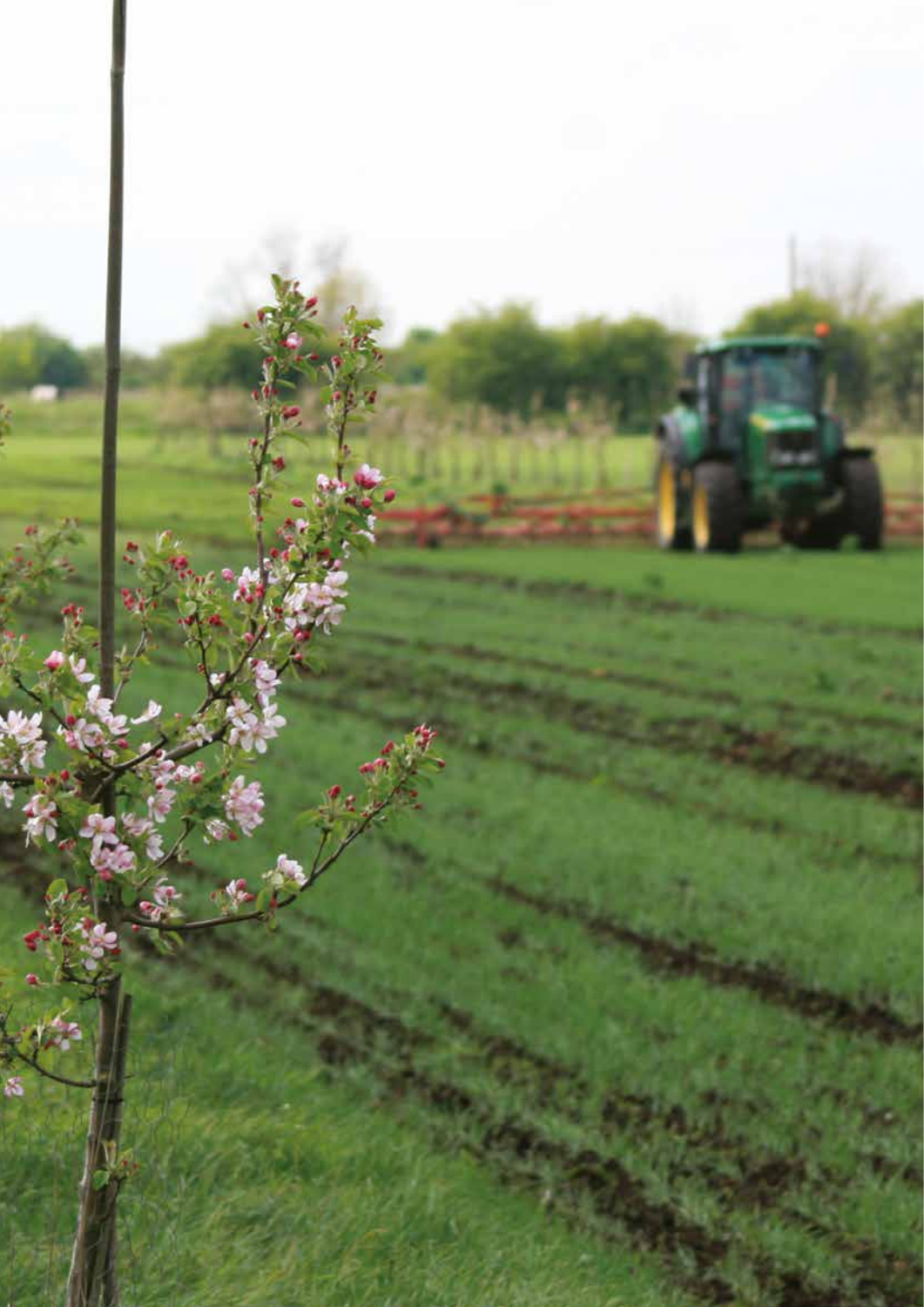

We have entered a decade where farming faces a level of change not seen for perhaps a century. At this time, more than ever, we need to create opportunities in agriculture for new people excited by the challenges ahead and passionate about contributing to the future success of the sector.

This report from CPRE, the countryside charity, and its partners, comes at a crucial time to contribute to the very live debate about the extent of change farming must embrace to become environmentally and fnancially sustainable – and how government in all its forms can support the transition.

The authors present fresh data about how important council farms are acre for acre in giving people the chance to farm in their own right. New analysis also shows how, even on a narrow fnancial basis, farmland is a secure long-term investment but with further potential

# Foreword by Lord Curry of Kirkharle

for delivering many other benefits for local people. For these reasons, it urges councils to rethink how their farmland can play a more central role in achieving local objectives.

The value of council farmland of course goes beyond this – as a body the council farm estates across the country represent a vital and strategic national asset. They will be essential for forming a new generation that is skilled and equipped to tackle climate change and many other challenges, amongst which they must secure for us a sustainable supply of wholesome food.

At a time when we are placing ever increasing demands on our land, now is the time for central government and local authorities to seize the moment, to show leadership in the best use of their land and work in partnership with tenants and local people to deliver that transformation.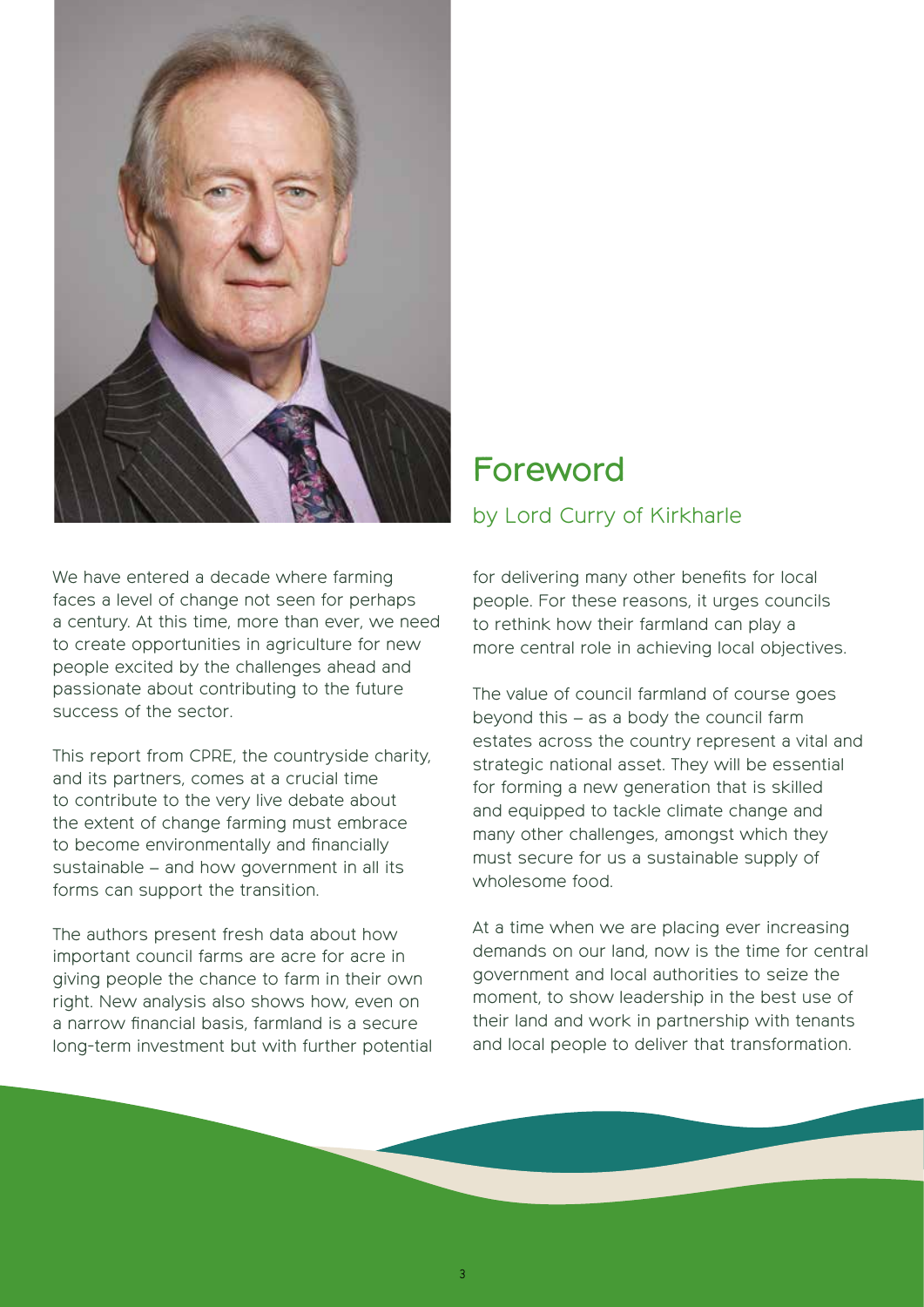

# Executive summary

This vision sets out the kind of future we would like to see realised for council farms.

In 2019, our report, Reviving county farms,<sup>1</sup> demonstrated the extent to which county farms, now more commonly called council farms, are under threat. The known total area of council farm estates in England has more than halved over the past 40 years with the number of holdings let massively reduced. We argued they are a key part of an ecosystem of farms - from micro to large and of diferent kinds of tenure, from family farms to large private and institutional estates. We clearly need to retain them if we are to generate a diverse and thriving farming sector. It added that, for them to continue to play an important role within that ecosystem, we need to 'set out a positive vision for county farms in the 21st century: one that recognises their value, rejuvenates their purpose, and puts in place the long-term protection, funding and support to make them fourish'. This report sets out that vision and includes a series of recommendations to start making it achievable.

As the UK begins its greatest agricultural transition since the Second World War's 'Dig for Victory', the need for this varied collection of council farm estates to be valued as a strategic national asset is more compelling and urgent than ever. These are challenging times but land, and how it is used, are now understood as vital for delivering important benefts for the entire population such as carbon storage, abundance of, and access to, nature, and clean, slow water. It is imperative that government

at all levels harnesses the potential of its farmland to support a thriving and sustainable farming sector and to unlock these wider community benefts. For council farms, this will require a renewed sense of purpose and, we believe, modest but sustained investment. If central and local government can act together in this endeavour, then we have reason to hope that this irreplaceable asset can go on to be protected, enhanced and revitalised for the wider beneft of generations to come.

## What do we mean by council farms and farmland?

We have chosen to use the term 'council farms' and 'council farmland' to keep terms simple but also because municipal farmland, we argue, has through its ownership, a special status: councils can manage it to support farming and deliver wider public benefits too. Other narrower terms are commonly used such as 'county farms' and 'county smallholdings' linked particularly to land acquired up to a century or more ago primarily to help new young farmers. However, these labels can be confusing as such farms can also be owned and managed by unitary councils or urban boroughs; the farms can also vary from small to large holdings.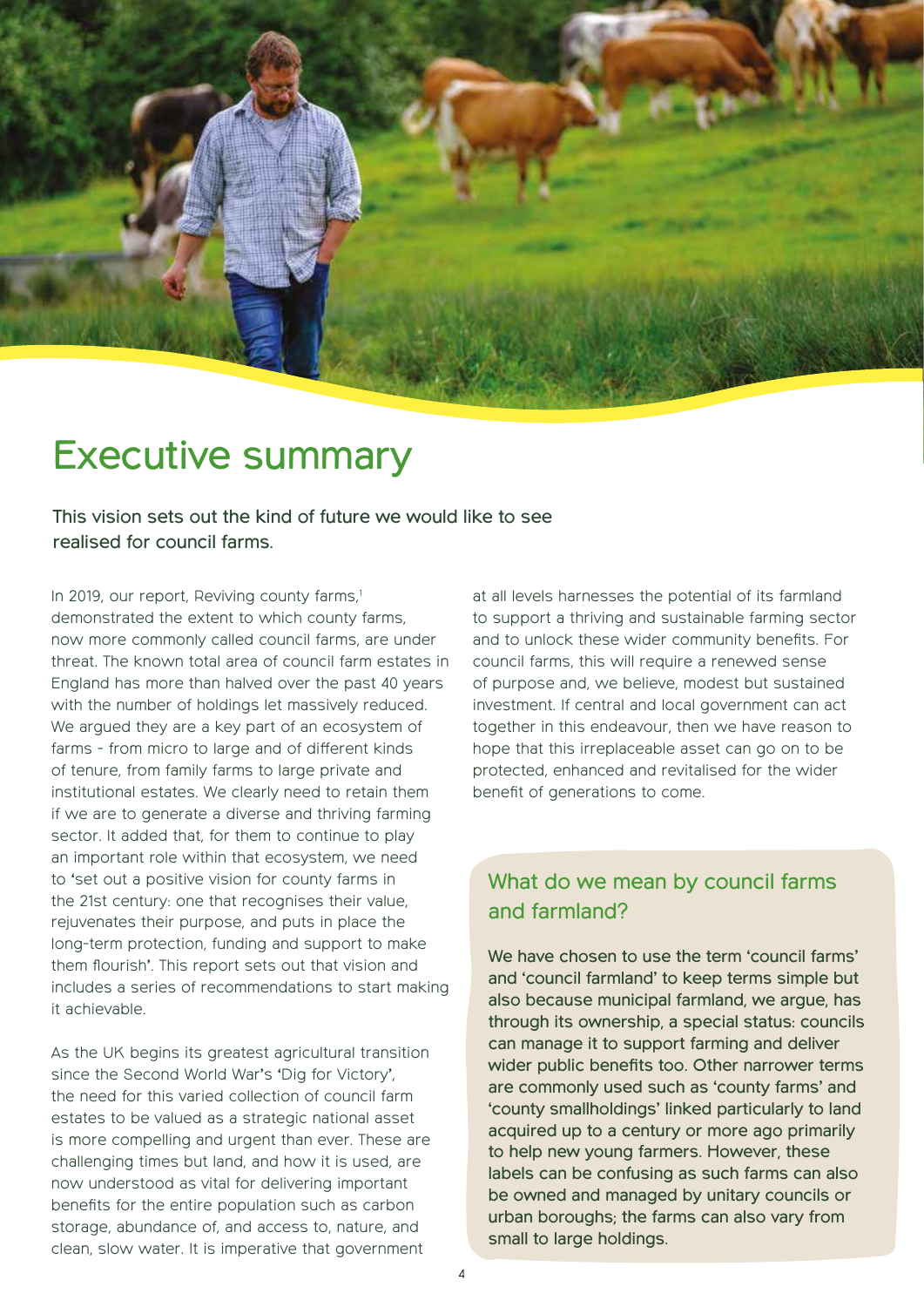# Our vision Council farms that are working better for everyone

In 2040, council farms are valued by local people, are actively contributing to the UK's climate commitments and are identifed as high-quality natural assets. They are secured and managed for the benefit of the whole community including prospective, new and existing tenants and others making a living from the land.

### Local authorities

In 2040 council-owned farmland is secured by a strong national narrative of taking the holistic bestvalue approach to municipal assets. It is managed in the public interest to deliver important global, national and local objectives, decided democratically. As a result, its value is fully recognised and councils no longer reduce their estates to tackle short-term budgetary pressures. After 20 years of sustained investment, the national area of council farm estates has grown signifcantly and most farm estates are stable and expanding. Council farmland hosts a diverse mix of tenants - private and family business but also community enterprise models<sup>2</sup> - working in partnership with their council to be local beacons of innovative sustainable climate and nature-friendly farming.3 Local authorities<br>
Local people<br>
matavarea community and a secured by a<br>
countainemate of the star of the probability of the community<br>
star of the public interest to deliver important global,<br>
where community<br>
and local p

### Farmers and growers

nature and delivering net zero and beyond. Councils are making the most of the potential of their farmland to provide opportunities for people from all backgrounds to work the land in their own right, supporting them to develop sustainable businesses and livelihoods, which beneft the wider local community. This has helped revitalise the landbased sector, by supporting progressive farmers and bringing in new, diverse, resourceful people equipped to produce food sustainably, in tune with

services a part of their approach. Council farmland is secured for the beneft of the whole community both now and in the future. Local people are meaningfully engaged as key stakeholders directly and through a range of community groups in developing estate management plans, in understanding and valuing the benefits that council farmland provides and engaging with the opportunities it brings. Council farmland is recognised as special for generally giving citizens a stake and a sense of connection with their local farmed countryside and those working and stewarding the land. This is strengthened by council farms, which choose to make supplying food locally, educational and recreational access and other



<sup>&</sup>lt;sup>1</sup> CPRE, Reviving county farms, 2019

 $^{\rm 2}~$  These could include hybrid community enterprise models such as Community Benefit Societies (CBS) with assets such as livestock and equipment held in community ownership but the council retaining the land and acting as landlord.

as livestock and equipment held in community ownership but the council retaining the land and acting as landlord<br>The term 'sustainable, though at risk of overuse and losing meaning, has been retained here to reflect the ne triple bottom line approach to farming – social, economic and environmental – which, although it addresses the nature and climate crises, also needs to respect other environmental limits including resource use.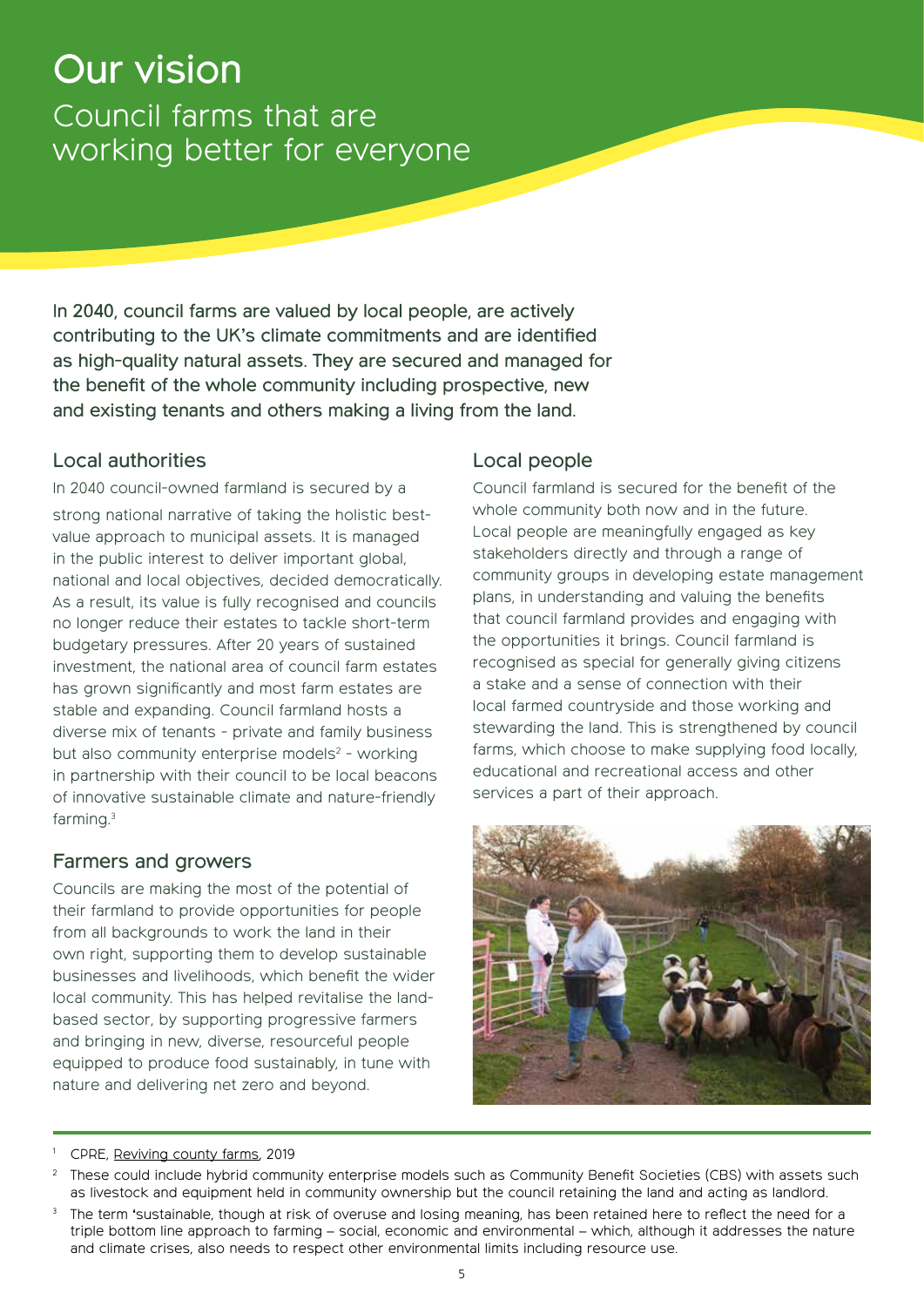# Key policy actions needed to realise this 2040 Vision for council farms

To make real our compelling vision for council farms we call for the following actions across central and local government.

### Central government should:

- Build consensus around a new unifying purpose for the nation's council farm estate that frames a long-term national strategy and five year action plan which will quide local authorities to optimise management of their farm assets for delivering greater public benefits.
- **2** Support councils in developing new integrated strategies for their farm estates which build on local good practice to join up delivery of national and local social, economic and environmental objectives.
- manage their farmland estates. **3** Harmonise and develop tools to recognise the value of public land which incorporate revenue, fnancial and natural capital values and wider social, economic and environmental public benefts and support local authorities to deploy these to better
- tenants and public value including delivery of public goods. Reform reporting requirements on council farmland by updating information collected and reported locally and nationally to improve public understanding and scrutiny including on the nature and extent of holdings, support for new and existing **4**
	- Join up existing government Future Farming and Countryside Programme and other initiatives to maximise returns on cohesive investment in council farms and their agricultural transition.
- Ensure sustained investment in and enhancement of council farms for the medium to long term by building for example on the government's own New Entrants scheme proposed fnancing for council estates. **6**
- **7**

**5**

**1**

Give councils a duty to assess wider social, economic and environmental benefts of planned uses in achieving best consideration when disposing of farms and farmland and to involve local communities in setting goals for their council farm estate and how it is to be managed. Ensure local people are properly informed of sales and that local not-for-proft models are considered as preferred options before sale.

**8**

Legislate to give councils a duty to put in place a net gain policy to enable judicious sales and purchases of land which protects and enhances the extent and quality of their farm estates for the future.

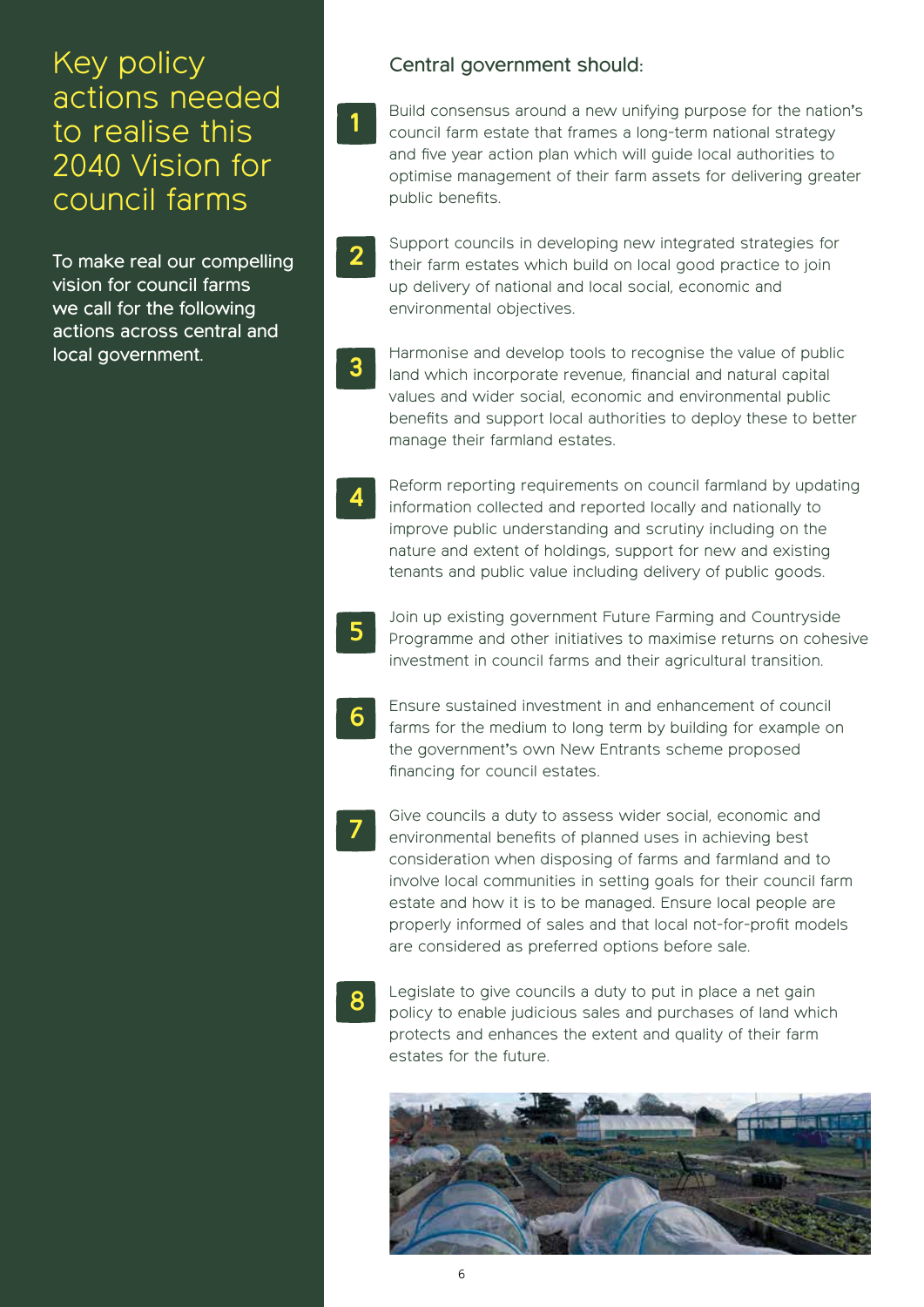### With support from central government, local authorities should:

Increase the access-routes and progression opportunities to work council farm land by developing new incubator and accelerator models to induct and equip more new entrants from all backgrounds to take up new opportunities on council farm estates and elsewhere.



Help new entrants, existing tenants and others working **10** council farmland to realise local, novel and higher value market opportunities including supply via dynamic local procurement into council facilities.

> these vital, vulnerable assets. These actions should serve as the basis of an honest, sustained conversation between government, the land-based sector and wider civil society that secures a better future for